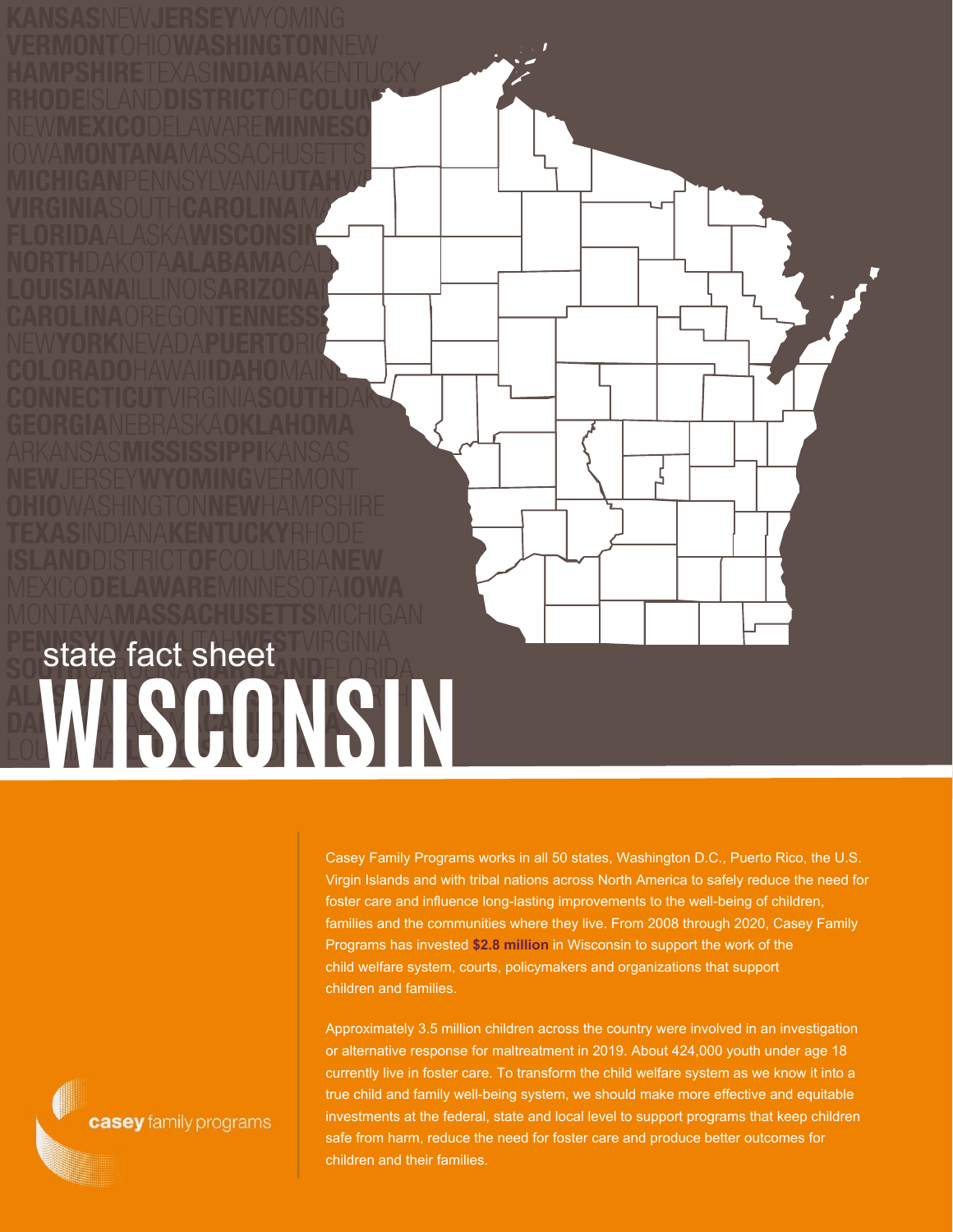We talk about a "foster care system," but the goal is to create a child and family well-being system that prevents abuse and neglect and helps every child grow up safely in his or her own family whenever possible. Rather than waiting for maltreatment to occur, we can improve the safety of children who have come to the attention of child protective services by helping their families with evidence-based and promising practices.

Across Wisconsin in 2019, approximately:

| 35,075                                                                                                                       |                              |
|------------------------------------------------------------------------------------------------------------------------------|------------------------------|
|                                                                                                                              | 4,559                        |
| children were involved<br>in investigations of maltreatment<br>or other issues where timely<br>intervention can be important | children entered foster care |

Most states currently are limited to using the bulk of the \$9.8 billion in dedicated federal child welfare funding only for services related to foster care. The Family First Prevention Services Act of 2018 and the Family First Transition Act of 2019 provide states with the historic opportunity to invest federal funding to support preventive services, including substance abuse, mental health and parental skill training, so more children can remain safely at home. States and tribes now have access to new federal prevention resources to help keep children safe from harm in the first place by helping strengthen their families.

How federal child welfare funding is currently aligned in Wisconsin\*:



æ  $\geq$ c  $\bf \Xi$ c

hild

c $\bigcirc$ <u>u</u>  $\blacksquare$  $\mathbf{S}$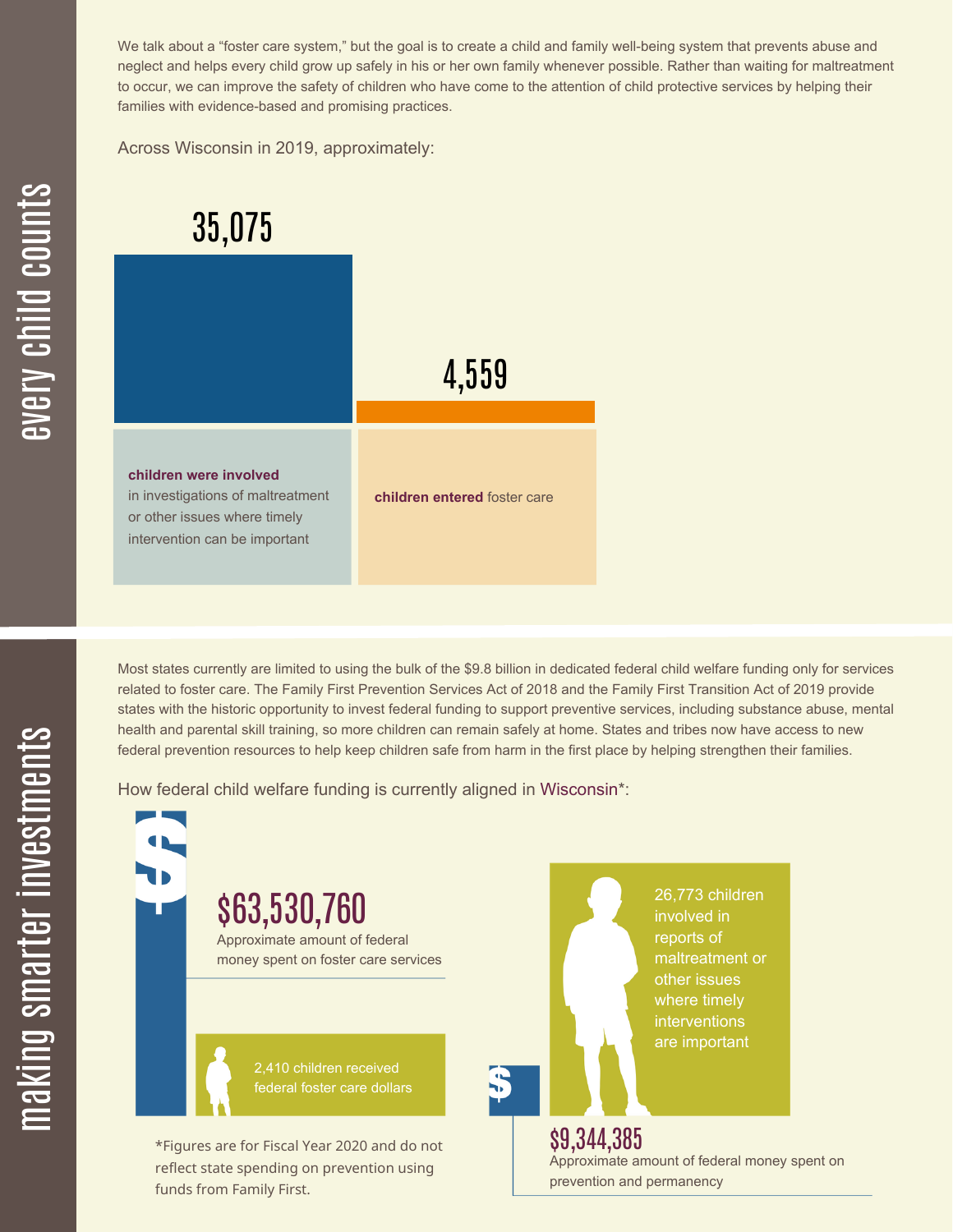Safety and effective response go hand in hand. Most children enter foster care due to neglect and other reasons — not because of physical or sexual abuse. In Wisconsin, providing targeted and effective interventions as soon as possible, including by accessing new federal resources provided under the Family First Prevention Services Act and the Family First Transition Act, can safely allow children to remain with their families and thrive.

Reasons children in Wisconsin enter foster care:

| 15%          | 85%                |  |
|--------------|--------------------|--|
| <b>ABUSE</b> | NEGLECT AND OTHER* |  |
|              |                    |  |

Children under age 18 living in foster care in Wisconsin: (as of September 30 of each year)



\*"Other" includes parental substance abuse, child substance abuse, child disability, child behavior problems, parent death, parent incarceration, caretaker inability to cope, relinquishment or inadequate housing.

97% of children in Wisconsin do not experience a repeat occurrence of maltreatment within six months

What happens to children who end up in foster care? Most are safely reunited with their own family or extended family. A significant number are adopted. Under the Family First Prevention Services Act, communities can more easily invest in helping more children to grow up in safe, stable families by providing appropriate and timely services prior to the need for removal, or after they return home or have been adopted.

Among children in Wisconsin who exited foster care in 2019: